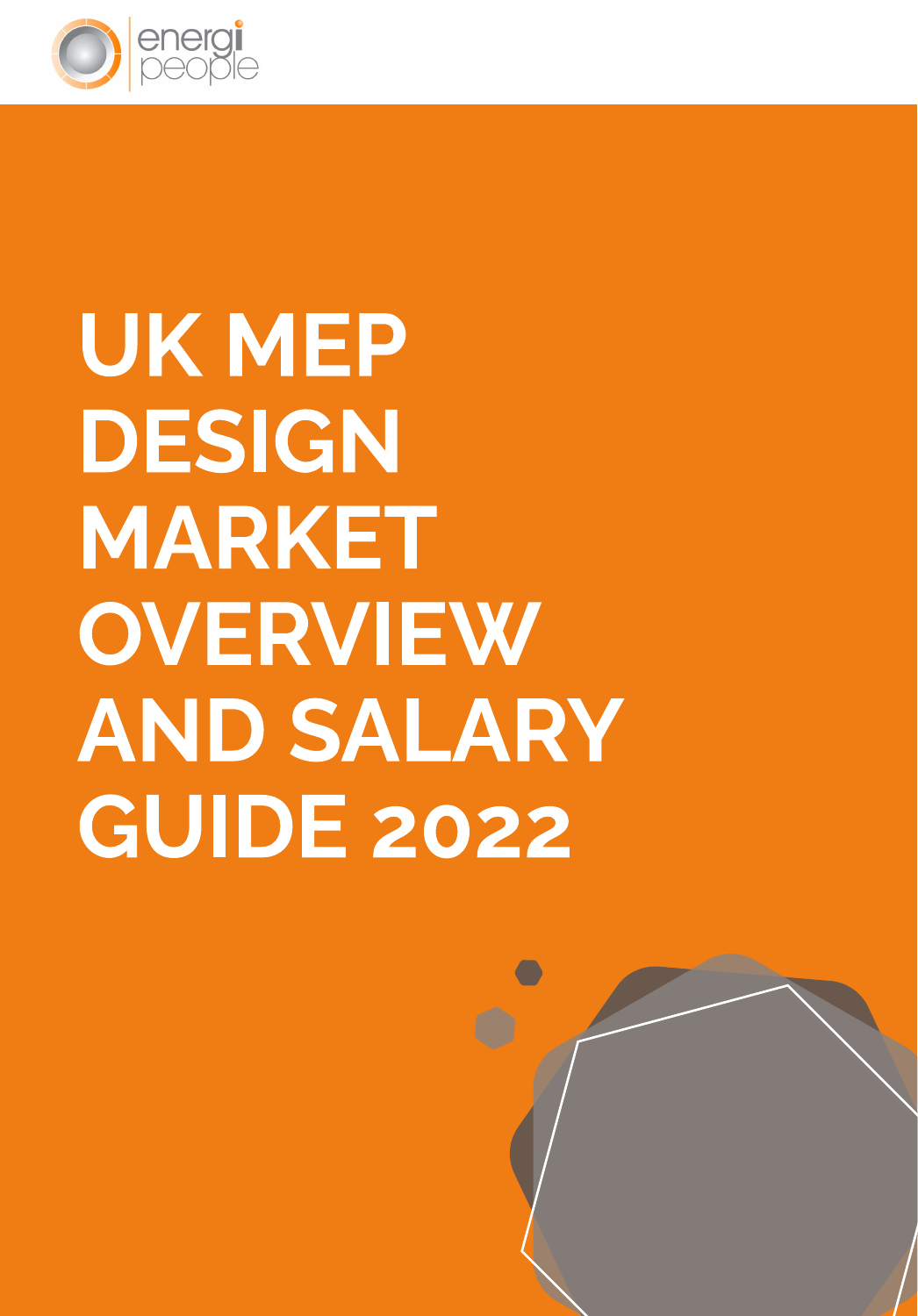















i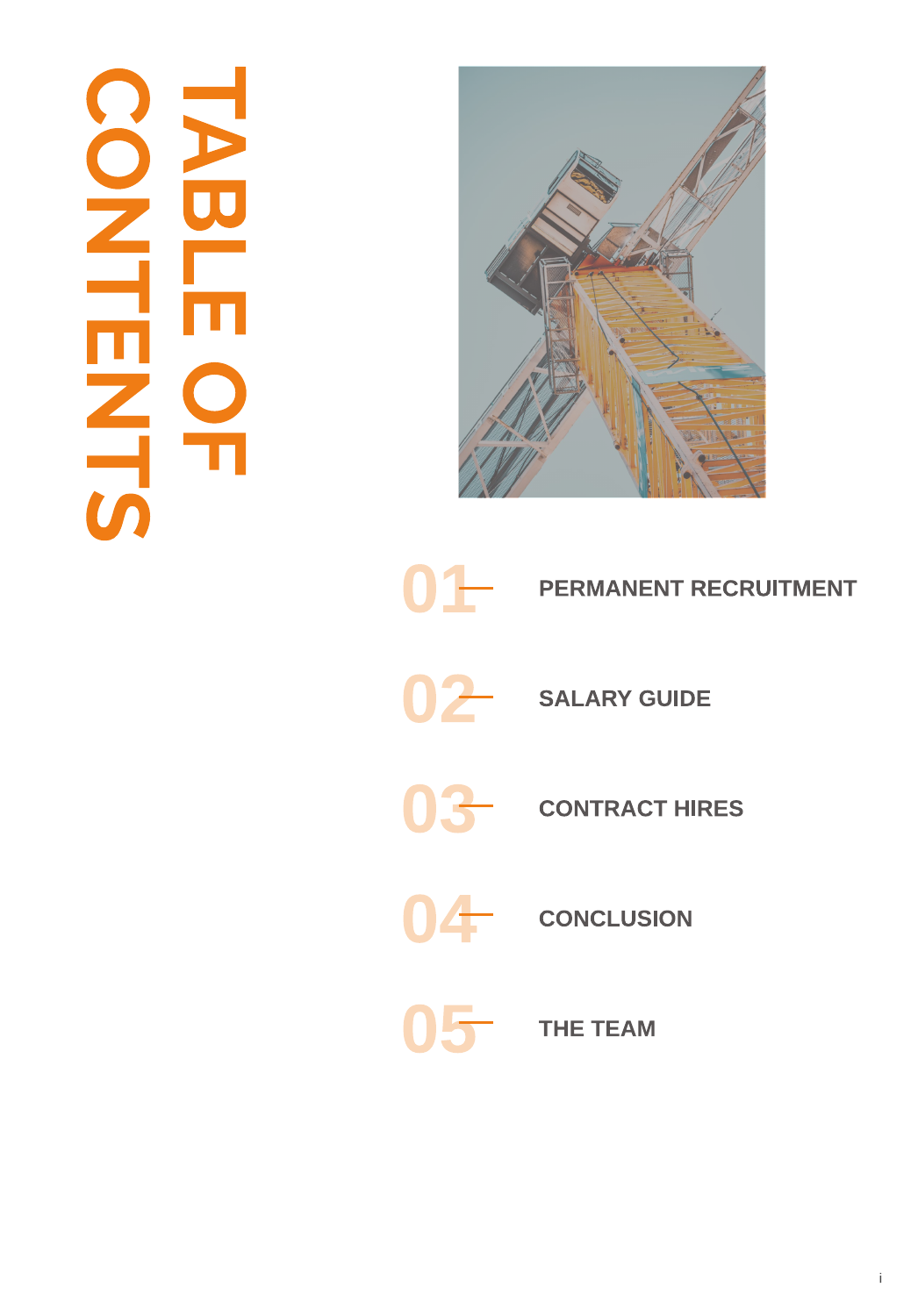#### Permanent Recruitment

**DODD**<br>Internet NO OCTO NOD DOCHOL NERCHOLOGISCH

Well, haven't things changed for the better since our last, very well received MEP Design Market<br>Overview! With a largely successful vaccine rollout & the Omicron variant reportedly not causing serious Overview! With a largely successful vaccine rollout & the Omicron variant reportedly not causing serious infections, vertical growth in most project sectors had created exponential opportunity for businesses of all sizes across the UK.

Requirements for our clients span every grade, however, most of the roles we have filled have been at<br>intermediate and senior engineer level, with a strong bias on electrical engineers! I personally have focused on a wide array of strategic hires & headhunts over the past year to support client's growth plans, strengthening their management team, breaking into new sectors & creating new teams/business units. Over the past 12 months, we have had great success assisting candidates relocating from Hong Kong under the new BNO (British National Overseas) agreement. This has provided us with a great, additional pool of very highly qualified engineers who have worked on an array of projects to British standards. Additionally, there is no need for BNO candidates to be sponsored as they have a 5-year work visa & can additional for cottlement in the UK ofter the Candidates to be sponsored as the sponsored as the sponsored as apply for settlement in the stream in the  $\frac{1}{2}$  year period.

Candidates are very much now in the driving seat. A strong CV with career stability will generate<br>interviews in double figures, easily. Time is critical in the hiring process, with clients who unfortunately interviews in die double figures, easily. This critical in the final ignocess, with each the mile compositors doily. take longer to decide on CV's, book interviews or send offers losing out to their faster competitors daily. Time really is of the essence.

Project sectors with vertical growth have largely been Healthcare, Data Centres, Stadia, Life Science /<br>Pharma, and office fit-out (CAT A+B).

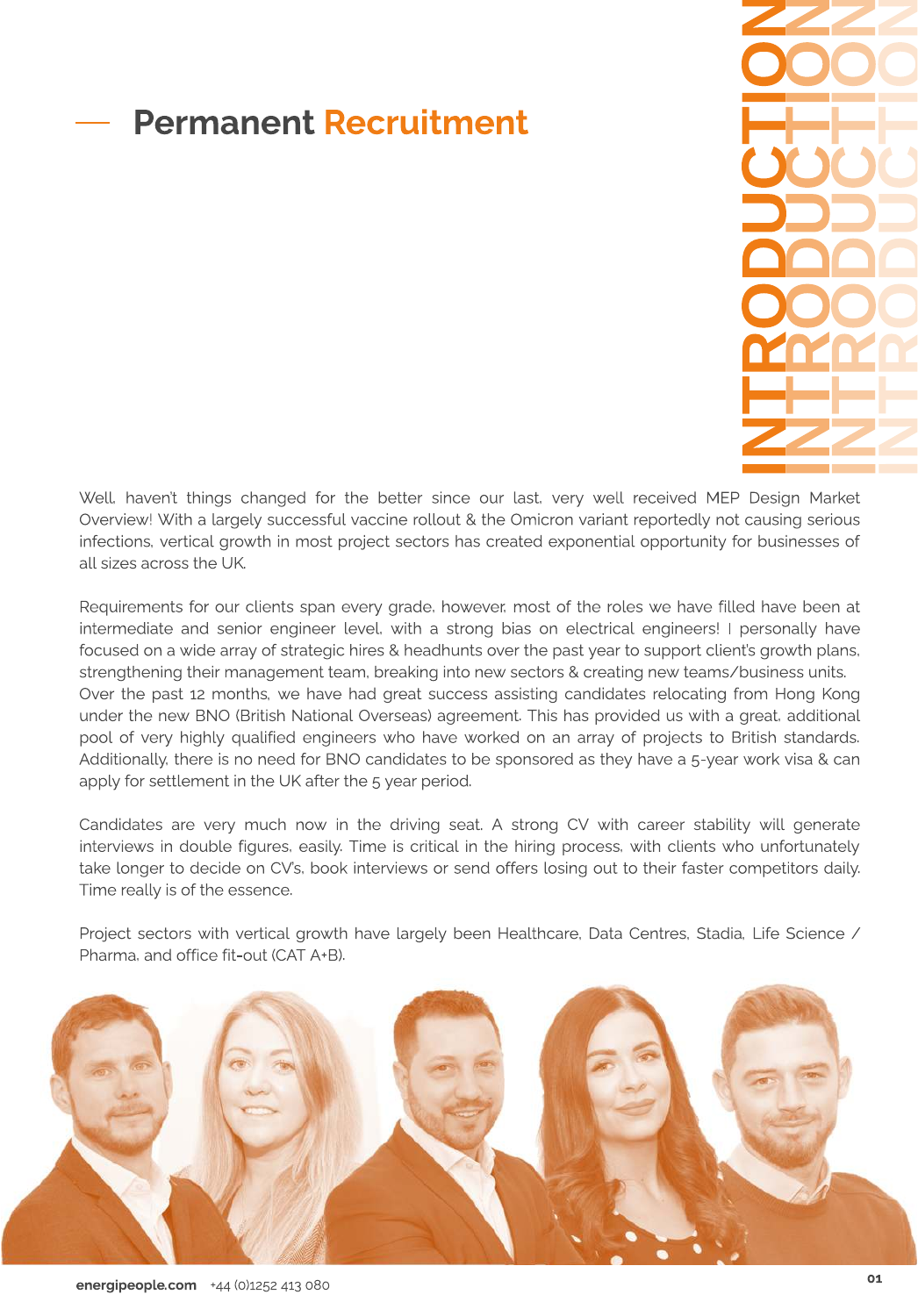### MEP DESIGN SALARY GUIDE

### Bringing technical people together







#### energipeople.com +44 (0)1252 413 080

\*Average salaries are based on client surveys, placement records & candidate research. Benefits are not included.

![](_page_3_Picture_7.jpeg)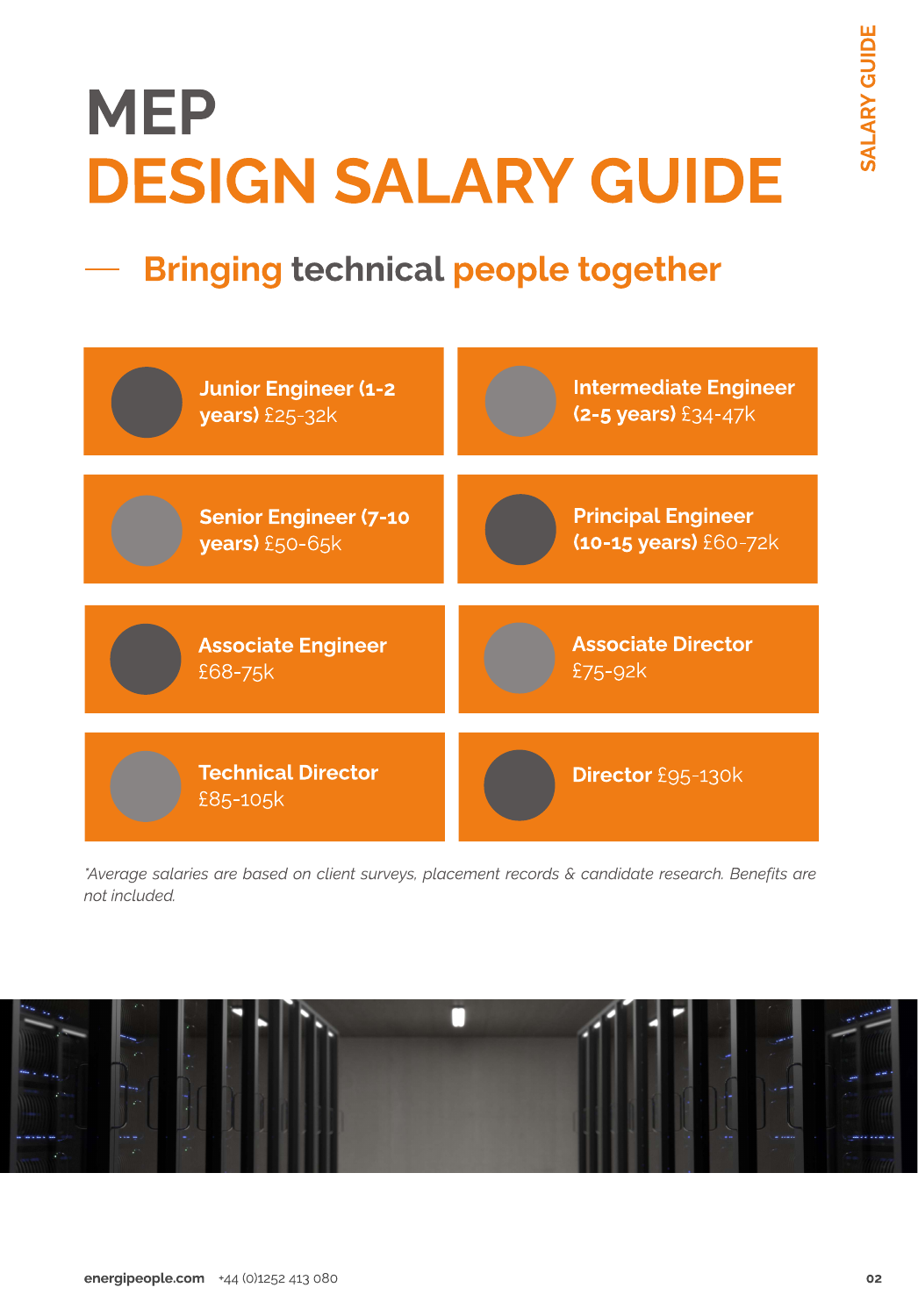### Contract Hires.

CONTRACT HIRES

Contract Senior Mechanical Engineer

Contract Senior Electrical Engineer Contract Senior Public Health Engineer MEP Resident Engineer

The introduction of IR35 has undoubtedly had an impact on the contractor workforce. Our<br>industry has always been very heavily supported by contractors with the natural peaks and troughs created by projects. We have seen a slow, but steady increase in contract enquiries from our clients, which have been created due to the sheer demand for permanent talent & clients not being able to wait for the full permanent recruitment permanent talent talent talent talent talent talent for the full permanent recording process (interviews, notice periods etc.)

Contract candidates naturally prefer Outside IR35 contracts given the "benefits". The<br>majority of M&E Design Engineers who have a proven track record in contract majority of Marine Engineers who have a provincies who have a provincies who have a provincies of 2021 assignments, are mostly in contracts again; a stark contrast from the beginning of 2021.

Due to the shortage of permanent talent within our beloved sector & the huge amount of demand, I am confident we will see continued growth in the contract market, both inside & outside of IR35, with more clients unfortunately having to accept the higher rate & outside of IR35, with more clients unfortunately having to accept the higher rate options for contract PAYE candidates, even as a short-term fix until they secure a permanent candidate.

£45-48ph Outside IR35

£45-48ph Outside IR35 £43.50-48ph Outside IR35 £450-£550 Per day outside IR35

£55-58ph Inside IR35, PAYE £55-60ph inside IR35, PAYE £53-58ph Inside IR35, PAYE £550-600 Per day Inside IR35, PAYE

\*Average rates are based on client survey, placement records & candidate research

Contract Senior Mechanical Engineer Contract Senior Electrical Engineer Contract Senior Public Health Engineer MEP Resident Engineer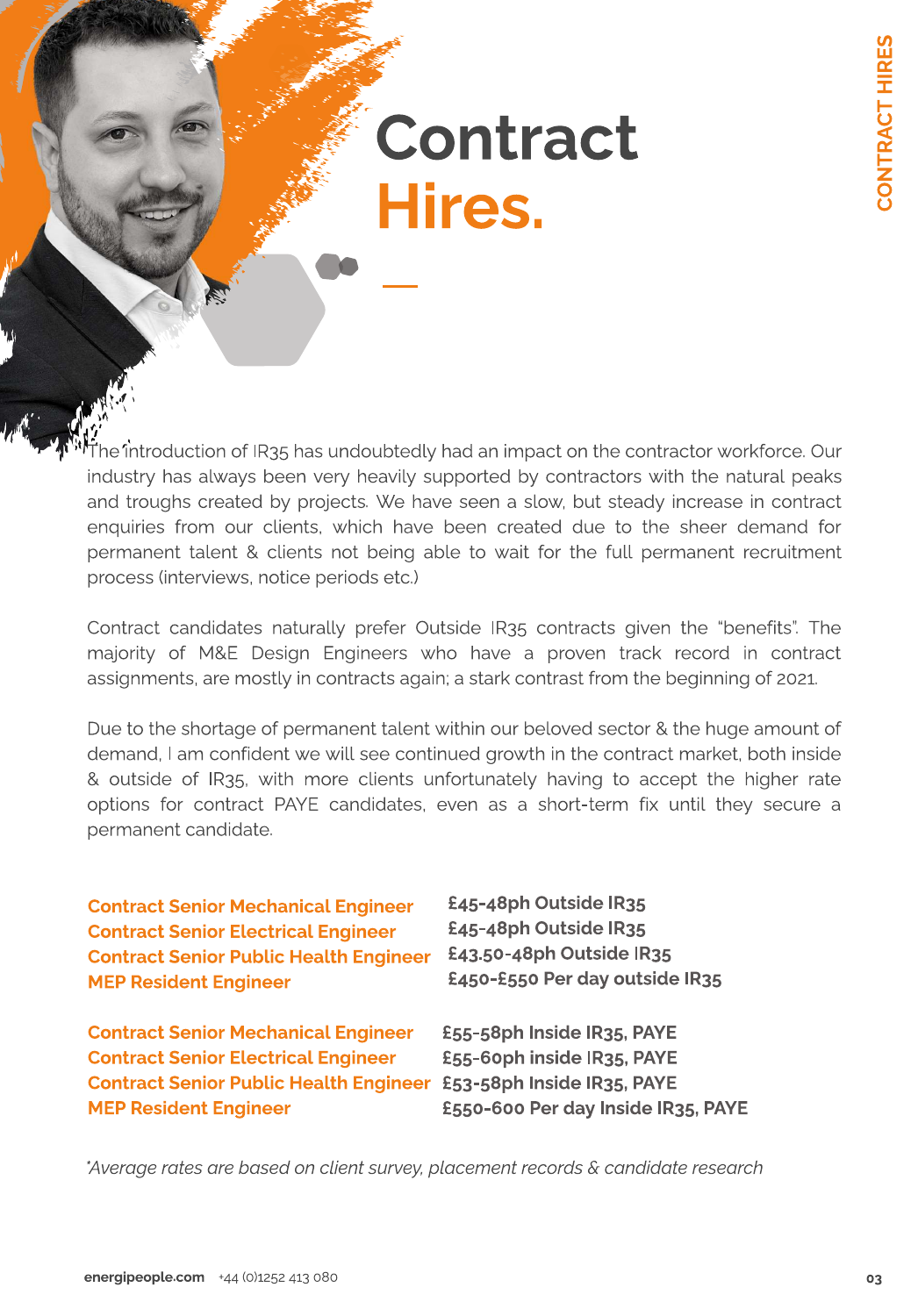![](_page_5_Picture_0.jpeg)

### Conclusion.

2020 lockdowns & the inability for a vast number of Building services engineering graduates to secure opportunities, I fear we may see a talent shortage at intermediate level in the next 2-3 years. This is very similar in my professional opinion, as to why there is a significant shortage in client facing Senior, Principal and Associate levels, due to the 2008-2009 global recession.

Permanent recruitment continues to lead the way, with contract certainly starting to increase. Time to offer & general decision making in clients recruitment processes are the biggest factor in them not securing talent. Increased demand from candidates on flexibility to work from home has unsettled a few, but largely the 3 in, 2 WFH model has been, or is starting to be adopted by most across the country.

Hopefully, we will all be able to enjoy the summer with a bit more "normality"!

energipeople.com +44 (0)1252 413 080

James Mowat, Associate Director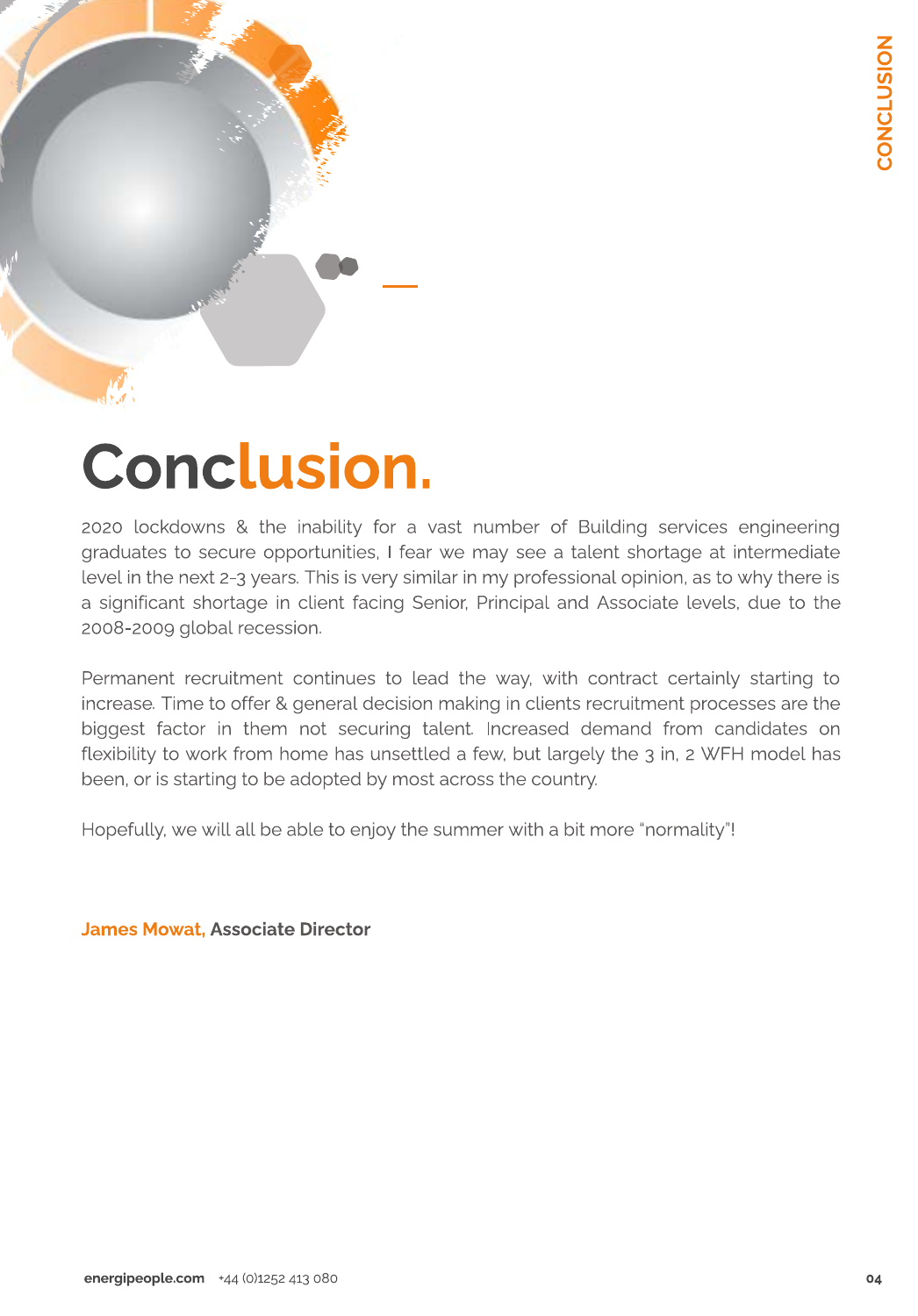James is an Associate Director for Energi People with over 15 years of experience in the recruitment industry, in particular MEP Building Services Engineering across the whole project lifecycle, within the UK, MENA & APAC regions. James's specialism is in the Data Centre/Mission Critical/Critical Systems sector. Such experience includes recruiting teams of engineers across the full project lifecycle on some of the world's most iconic buildings – The Burj Khalifa in Dubai, Dubai Airport, SIDRA Medical & Research Centre in Qatar, Facebook Hyperscale Data Centre in Singapore, Dubai Mall, Dubai Metro & various data centres across the globe.

![](_page_6_Picture_3.jpeg)

James is also responsible for driving Energi People's brand, values and services to clients across the globe, spearheading multi-disciplinary business development, 360 recruitment within MEP Building Services design - both contingency, retained and headhunting, and leading the growth of the building services design team.

Evidently a passionate individual, James is also a Board Director/Trustee of 2 large charities based in Aldershot - Step by Step Partnership and Step by Step Fostering. Step by Step support young people going through tough time's including homelessness. As a resident many years ago when he was homeless as a teenager, James says "Step by Step helped me be the man I am today, by giving me the tools, support & resources to help change my life."

### James Mowat Associate Director

![](_page_6_Picture_1.jpeg)

THE TEAM

Graham Simonds Associate Director

![](_page_6_Picture_7.jpeg)

Graham is an Associate Director at Energi People and has been recruiting in the M&E consultancy market both nationally and internationally for 30 years! His experience comprises all levels from graduates up to MD/CEO level. Graham's responsibilities include being a part of the building services design team at Energi People, covering all the UK/International building services consultancy roles.

Graham's main hobby is birdwatching and you can normally find him in the countryside every weekend if he can get out! Additionally, Graham has a passion for historic motor racing and photography. A funny story about him is that he once spent half an hour chatting to the actress Sandra Bullock without actually realising who he was talking to!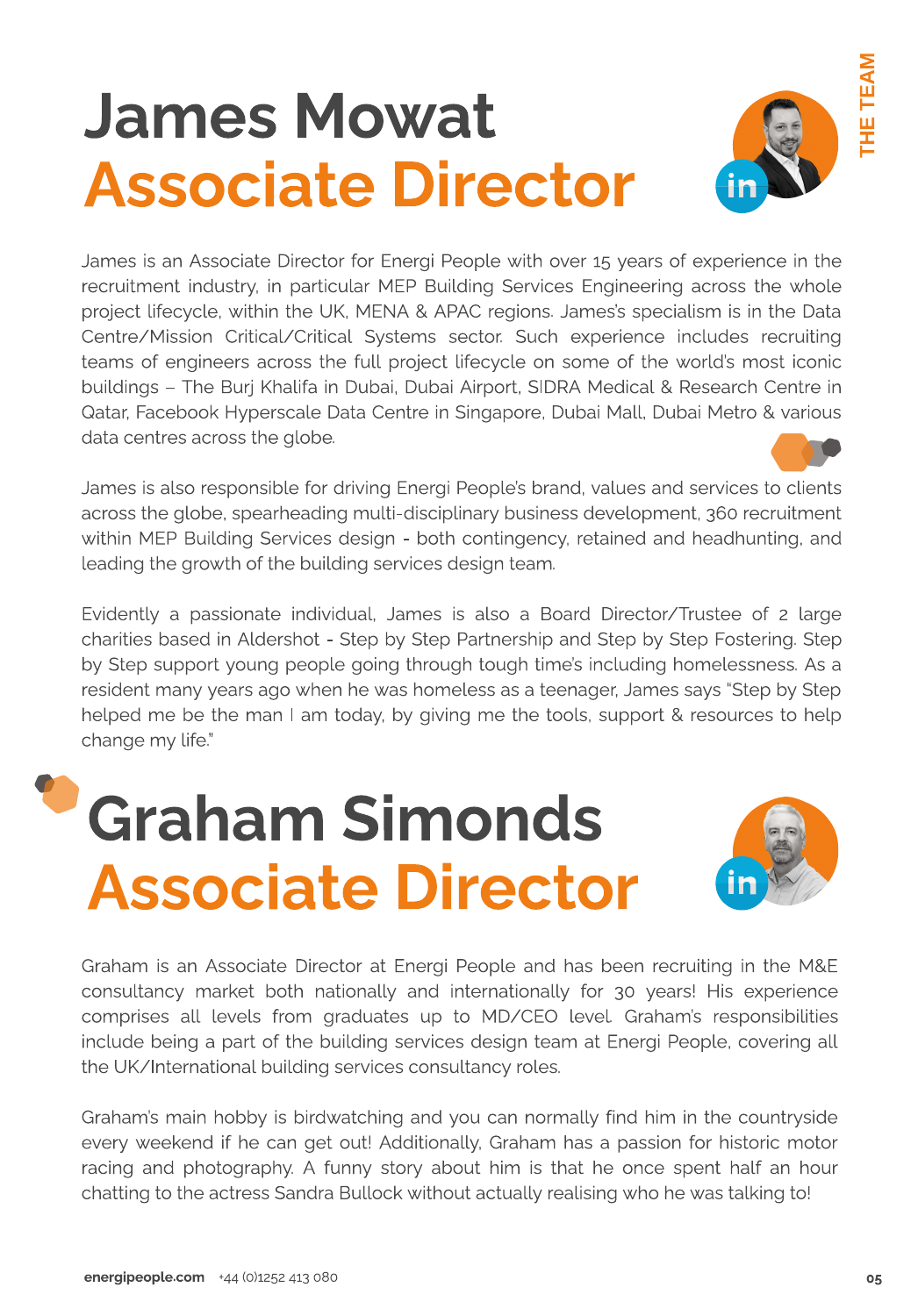## Sydney Field Talent Consultant

![](_page_7_Picture_4.jpeg)

candidates through the recruitment/interview process.

Aside from work, Sydney enjoys playing hockey and going to the gym. An enthusiast for<br>the outdoors, she also likes camping and hiking with her friends. An interesting fact about Sydney is that her parents named her after the main character in Scream, the horror sy and y to a first that the main character in Strategie in Screen in Screen, the main character in Screen in Screen movie. This was the first time they had heard Sydney as a girl's name!

Dominic has a very unique background for a recruitment consultant, as he is an engineer<br>himself! Dominic achieved his HND in Building Services from LSBU. Over a 7 year period he gained experience as an engineering apprentice and applications engineer at Daikin, a Trainee Project Engineer at MJL and 2 years of experience as a Junior Mechanical Design Traineer Project Engineer at MJL and Engineer and Project Project Circuit Month Design Design Design Design De<br>Engineer at 2 engineering eencultaneies before ieining the dark side of reeruitment Engineer at 2 engineering consultancies before joining the dark side of recruitment!

## Dominic Horne Senior Recruitment Consultant

THE TEAM

Sydney is a Talent Consultant for Energi People and historically worked in Charity sales.<br>Her responsibilities include calling and qualifying candidates to match them with roles, speaking to candidates about roles that she is helping to resource and filtering speaking to candidate that she is helping to candidate the internet of the internet of the internet

Dom has proven himself to be an absolute asset to our team and wider business given<br>his deep understanding and hands on experience as an engineer. He gains a huge amount of buy-in from clients' and candidates given his own experience and thorough technical understanding of clients' needs and candidates strengths and areas of development. He's also helped train our consultants to give them a practical developments also helped train our consumers to give them a processes understanding of building services engineering.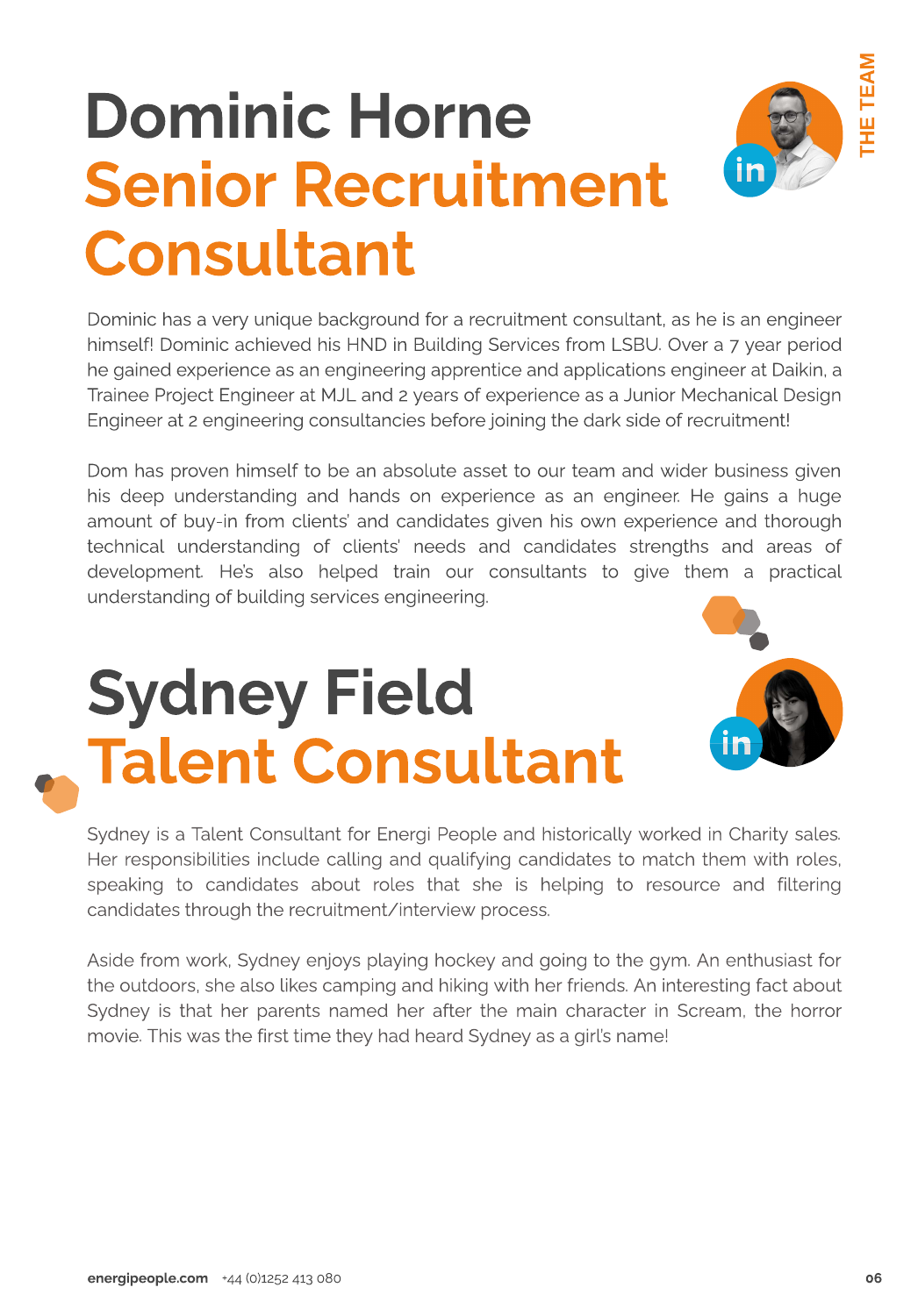# Julia Stokes Talent Consultant

![](_page_8_Picture_1.jpeg)

THE TEAM

energipeople.com +44 (0)1252 413 080

![](_page_8_Picture_7.jpeg)

With over 15 years in internal recruitment management across two types of industries, Julia has worked up from entry level in retail to management in four years. This abundance of experience has been integral for Julia, who has recently onboarded Energi People as a Talent Consultant.

Julia's responsibilities include sourcing and selecting candidates from various avenues, including an extensive internal database and social media using market knowledge. Additionally, Julia searches for and identifies job leads to pass to the relevant consultant

and strives to identify new candidate and client opportunities.

Aside from work, Julia enjoys going to live music gigs and drag shows! She also loves watching crime documentaries with her cat Olive.